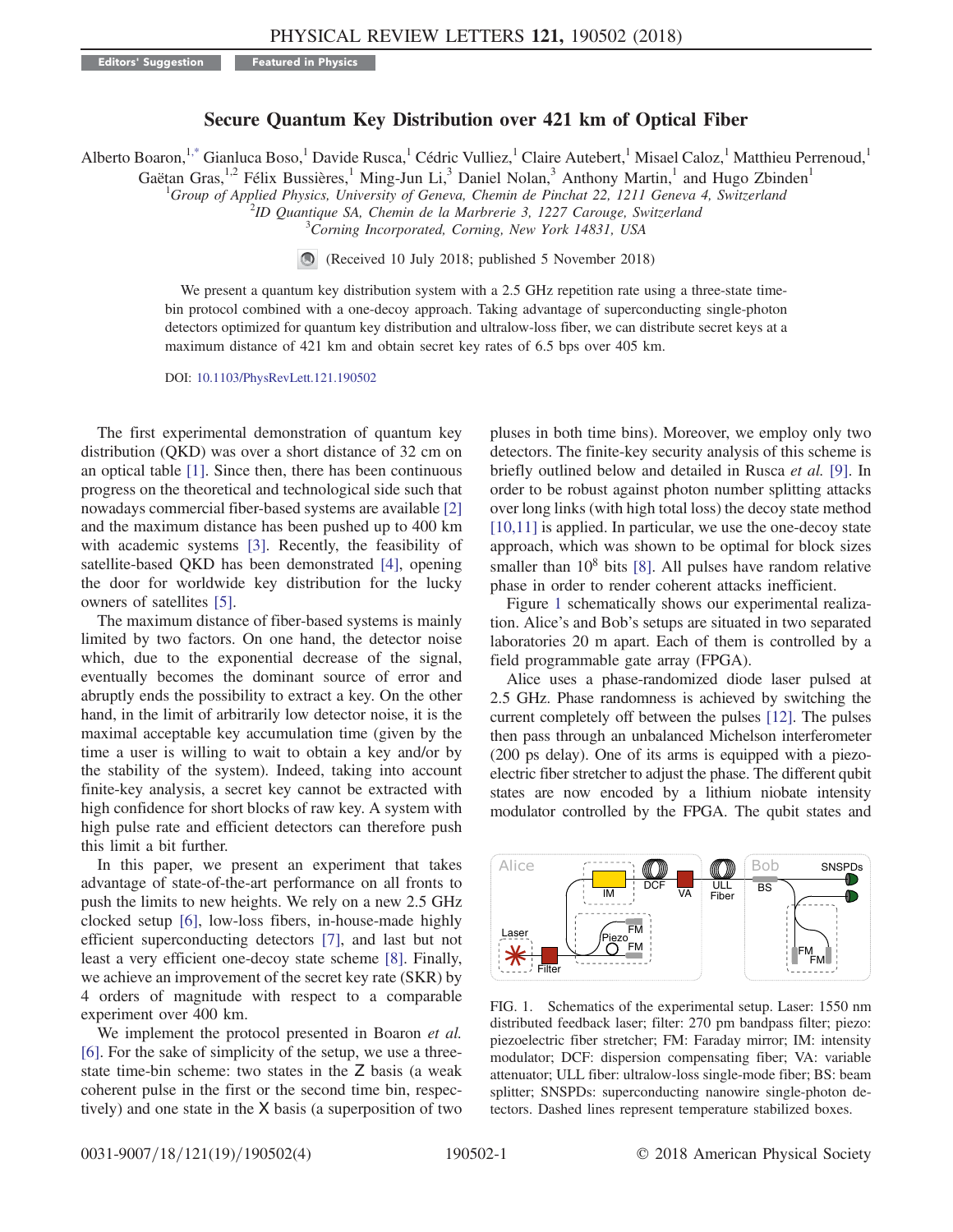the pulse energies (signal or decoy state) are chosen at random. For this purpose, we rely on a quantum random number generator (ID Quantique, Quantis) which supplies 4 Mbps of random bits which are expanded to 40 Gbps using the NIST SP800-90 recommended AES-CTR cryptographically secure pseudorandom number generator.

Bob's choice of measurement basis is made passively by a beam splitter. In the Z basis, the photons are directly sent to a single-photon detector that measures their arrival time. This basis is used to generate the raw key. In the X basis, used to estimate the eavesdropper information, an unbalanced interferometer identical to that of Alice allows us to measure the coherence between two consecutive pulses. Only one detector is employed at the output of the interferometer.

The quantum channel (QC) is composed of spools of SMF-28® ultralow-loss (ULL) single-mode fiber (SMF) (Corning) which has an attenuation of about  $0.16$  dB/km  $(0.17 \text{ dB/km}$  including the connections loss) and a positive chromatic dispersion of around 17 ps  $nm^{-1}$  km<sup>-1</sup>. The ULL fiber consists of a pure silica core and a fluorine doped cladding. To reduce the impact of the chromatic dispersion, we precompensate it with dispersion compensation fiber (DCF) fabricated by Corning Inc. placed on Alice's side. The DCF dispersion is around  $-140$  ps nm<sup>-1</sup> km<sup>-1</sup> and its attenuation is about  $0.5$  dB/km.

The synchronization and communication between Alice's and Bob's devices is performed through a communication link, denoted as service channel (SC), based on small form-factor pluggable (SFP) transceivers connected through a short 50 m duplex fiber. For practicality, we use this fiber for all QC lengths. However, a SC of the same length as the QC (implemented with optical amplifiers) would offer better stability. Anyway, we compensate actively the fluctuations of the path length difference between the QC and the SC. For this purpose, the detectors' signals are sampled at 10 GHz (i.e., only half of the bins are used for the sifting). The temporal tracking is performed by minimizing the ratio between the detections in the inactive and active bins. At the distances under study, we observed drifts having a sinusoidal behavior over one day, with amplitudes up to about 10 ns (which correspond to a 0.5 K difference in the average fiber temperature at 400 km). The intrinsic phase stability of our interferometers exceeds 10 min. Still, an automatic feedback loop also stabilizes the relative phase between Alice's and Bob's interferometers using the quantum bit error rate (QBER) in the X basis as an error signal. The temporal tracking and the phase stabilization work in real time for distances up to 400 km. However, at the maximal distance (421 km), given the low detection rate, the statistical fluctuations of the error signal become too important to stabilize in real time. Therefore, we interrupt data acquisition after each block of error correction (EC) (about half an hour of acquisition) in order to perform an adjustment with a higher power of Alice's signal.

The detection is done with two custom-made molybdenum silicide superconducting nanowire single-photon detectors (SNSPDs) cooled at 0.8 K [\[7\].](#page-3-7) For SNSPDs, reducing the noise of the detectors implies filtering out black-body radiation present in the optical fiber leading to the detector. The black-body radiation around the laser wavelength (1550.92 nm) is eliminated using a standard 200 GHz fibered dense wavelength division multiplexer bandpass filter cooled to 40 K. Infrared light above 1550 nm is filtered by coiling the optical fiber just before the detector [\[13\]](#page-3-12). In this way, we achieve a dark count rate (DCR) of 0.1 Hz, which is close to the intrinsic DCR of the detectors. The maximum efficiencies of our detectors are between 40% and 60%, depending on the detector and on the filtering configuration. Because of the meander structure of the SNSPDs, the detection efficiency depends on the input polarization (the ratio between the minimum and maximum efficiencies is about  $1/2$ ). This leads to slow variations of the detection rate, since we adjust the polarization of the light at the beginning of the runs but do not perform any further adjustment during the acquisition. The system timing jitter of the detectors is lower than 40 ps.

The model of our protocol consists of a modification from the already proven to be secure three-state protocol [\[14](#page-3-13)–16]. The difference stands in the fact that we have only one detector in the X basis. Therefore, we do not have access to all measurement outcomes of the standard protocol. However, this does not affect the security of the protocol as demonstrated in Rusca et al. [\[9\]](#page-3-9). Note that the proof covers the security against collective attacks. However, given the phase-randomization of the states sent by Alice, the results can be extended to coherent attacks using techniques such as Azuma's inequality [\[17](#page-3-14)–19] or De Finetti's theorem [\[20,21\]](#page-3-15).

The secure key bits per privacy amplification block is given by [\[8\]](#page-3-8)

$$
l \leq s_{Z,0} + s_{Z,1}(1 - h(\phi_Z)) - \lambda_{EC}
$$
  
- 6log<sub>2</sub>(19/ $\epsilon_{\text{sec}}$ ) - log<sub>2</sub>(2/ $\epsilon_{\text{cor}}$ ), (1)

where  $s_{Z,0}$  and  $s_{Z,1}$  are the lower bound on the number of vacuum and single-photon detections in the Z basis,  $\phi$ <sub>Z</sub> is the upper bound on the phase error rate,  $\lambda_{EC}$  is the total number of bits revealed during the EC, and  $\epsilon_{\rm sec} = 10^{-9}$  and  $\epsilon_{cor} = 10^{-9}$  are the secrecy and correctness parameters, respectively.

We performed key exchanges with fiber lengths between 252 and 421 km. For every distance we optimized the following experimental parameters to maximize the SKR. On Alice's side, we varied the probability of choosing the Z and X basis, the mean photon number of the two decoy states  $\mu_1$  and  $\mu_2$  and their respective probabilities. On Bob's side, we used different detectors following a trade-off between high efficiency and low DCR. The latter criterion becomes increasingly important with increasing distances.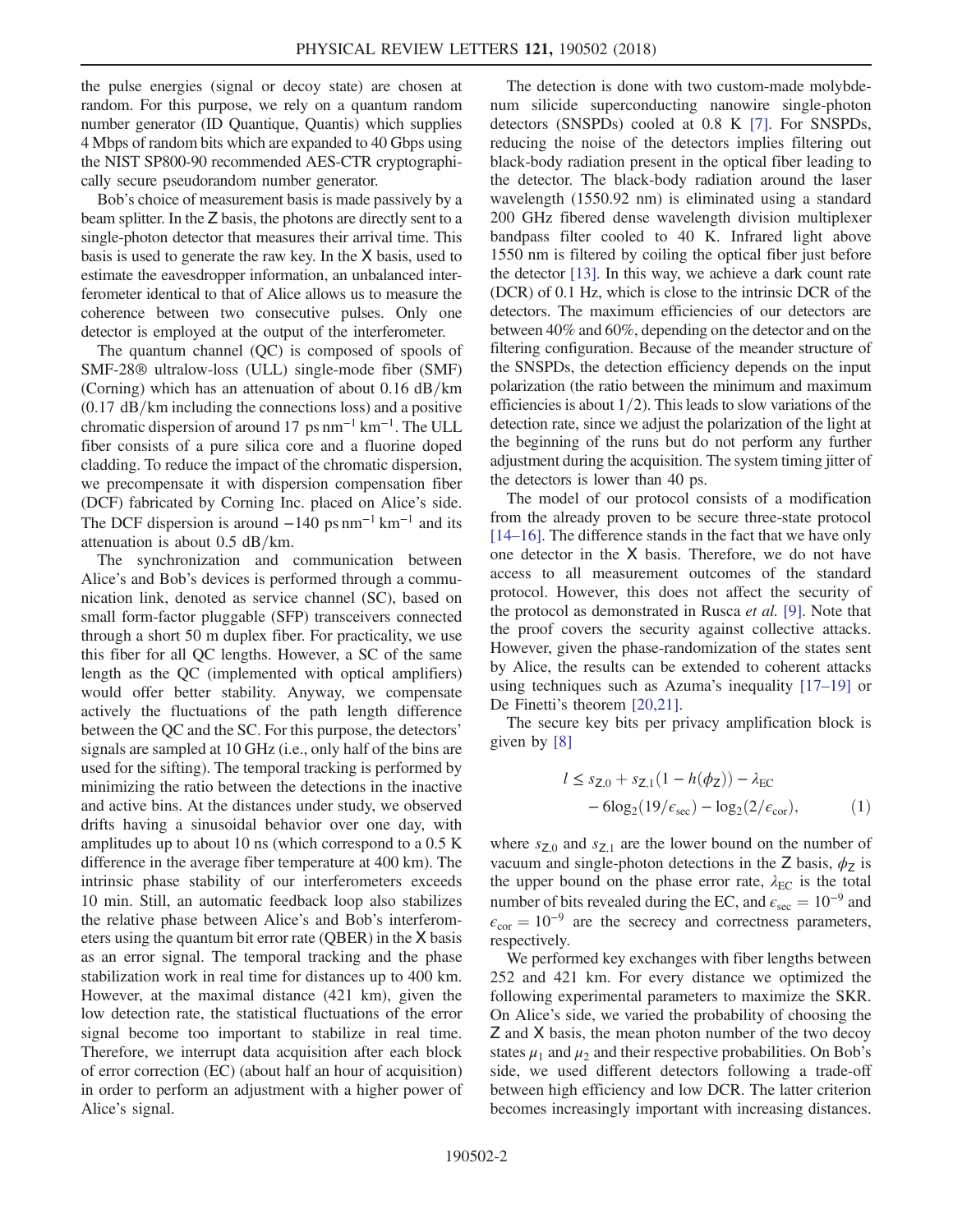| Length $(km)$ | Attenuation (dB) | $\mu_1$           | $\mu_{2}$         |                     | Block size Block time (h) QBER $Z$ (%) |     | $\phi_7$ (%) | RKR (bps)           | SKR (bps)            |
|---------------|------------------|-------------------|-------------------|---------------------|----------------------------------------|-----|--------------|---------------------|----------------------|
| 251.7         | 42.7             | 0.49              | 0.18              | $8.2 \times 10^{6}$ | 0.20                                   | 0.5 | 2.2          | $12 \times 10^3$    | $4.9 \times 10^{3}$  |
| 302.1         | 51.3             |                   | 0.48 0.18         | $8.2 \times 10^{6}$ | 1.17                                   | 0.4 | 37           | $1.9 \times 10^{3}$ | $0.79 \times 10^{3}$ |
| 354.5         | 60.6             |                   | $0.35 \quad 0.15$ | $6.2 \times 10^{6}$ | 14.8                                   | 0.7 | 1.8          | 117                 | 62                   |
| 404.9         | 69.3             |                   | $0.35$ $0.15$     | $4.1 \times 10^{5}$ | 6.67                                   | 1.0 | 4.3          |                     | 6.5                  |
| 421.1         | 71.9             | 0.30 <sup>2</sup> | 0.13              | $2.0 \times 10^5$   | $24.2(12.7*)$                          | 2.1 | 12.8         | $2.3(4.5*)$         | $0.25(0.49*)$        |

<span id="page-2-0"></span>TABLE I. Overview of experimental parameters and performance for different fiber lengths. \*Data considering only the duration of the data transmission.

For simplicity, Bob's probability of choosing the Z and X basis was kept constant to  $1/2$ , which is a good value at long distances to minimize the penalty due to the finite-key analysis in both bases.

Table [I](#page-2-0) summarizes the experimental settings and the results obtained for each distance. Figure [2](#page-2-1) shows the SKR as a function of the distance. At shorter distances, the QBER is mainly due to the imperfect preparation of the states by Alice (in particular due to limited extinction ratio of the intensity modulator). Indeed, the errors caused by the timing jitter of the detectors should not exceed 0.1% thanks to the small and Gaussian-shaped timing jitter of SNSPDs. Given our detection method with a 10 GHz sampling (the bins are 100 ps wide), a detection has to occur 150 ps away from the central timing to generate an error. For a 40 ps jitter, this corresponds to more than  $3\sigma$ , leading to an error probability smaller than 0.1%. (We would expect this value to be at least one order of magnitude bigger for avalanche photodiode single-photon detectors [\[6\].](#page-3-6))

The contribution of the DCR to the QBER becomes significant only above 350 km. At this distance the

<span id="page-2-1"></span>

FIG. 2. Circles denote experimental final SKR versus fiber length. Triangles denote simulation of an idealized BB84 protocol with the same block sizes as the corresponding experimental points. Squares denote results of other long-distance QKD experiments using finite-key analysis: (1) BB84, Frölich et al. [\[22\];](#page-3-16) (2) coherent one-way, Korzh et al. [\[23\]](#page-3-17); (3) measurementdevice-independent QKD, Yin et al. [\[3\].](#page-3-3) (Average fiber loss for: (1):  $0.185 \text{ dB/km}$ ; (2):  $0.169 \text{ dB/km}$ ; (3):  $0.168 \text{ dB/km}$ ; this work:  $0.171 \text{ dB/km}$ .) The upper axis indicates the overall attenuation based on a fiber loss of  $0.17$  dB/km.

imperfect temporal tracking due to faster variation and a lower error signal starts to contribute as well. Similarly, the phase error rate is additionally affected by the imperfect stabilization of the interferometers.

For 405 and 421 km, in order to keep the acquisition time shorter than one day, we reduced the privacy amplification block size by more than a factor of 10 compared to shorter distances. The finite-key analysis leads therefore to lower SKRs that are about half of the SKRs one would obtain in the case of infinite keys.

To obtain the 421 km point, we run the system over three periods corresponding to a total of 24.2 h of acquisition time, including the necessary interruptions for alignment. A total of 39 EC blocks were generated of which we kept 25 blocks with the best performance. This allowed us to extract 22 124 secret bits, which corresponds to a SKR of 0.25 bps. Considering only the time necessary to exchange the 25 EC blocks (12.7 h), we obtain a SKR of 0.49 bps.

To demonstrate the long-term operation capability of our system, we run it over a continuous period of more than 24 h at a transmission distance of 302 km. The phase stabilization and temporal alignment were performed automatically by the control software. The relevant experimental results are shown in Fig. [3](#page-2-2) as a function of time. Fluctuations of the raw key rate (RKR) are mainly due to polarization fluctuations of the signal arriving at Bob's side.

Figure [2](#page-2-1) also shows a comparison of our experimental results with other QKD realizations. The maximal

<span id="page-2-2"></span>

FIG. 3. System stability over more than 24 h for a distance of 302 km of ULL SMF. (a) RKR, SKR, and (b) corresponding QBER in the Z basis and  $\phi$ <sub>Z</sub> as a function of time.